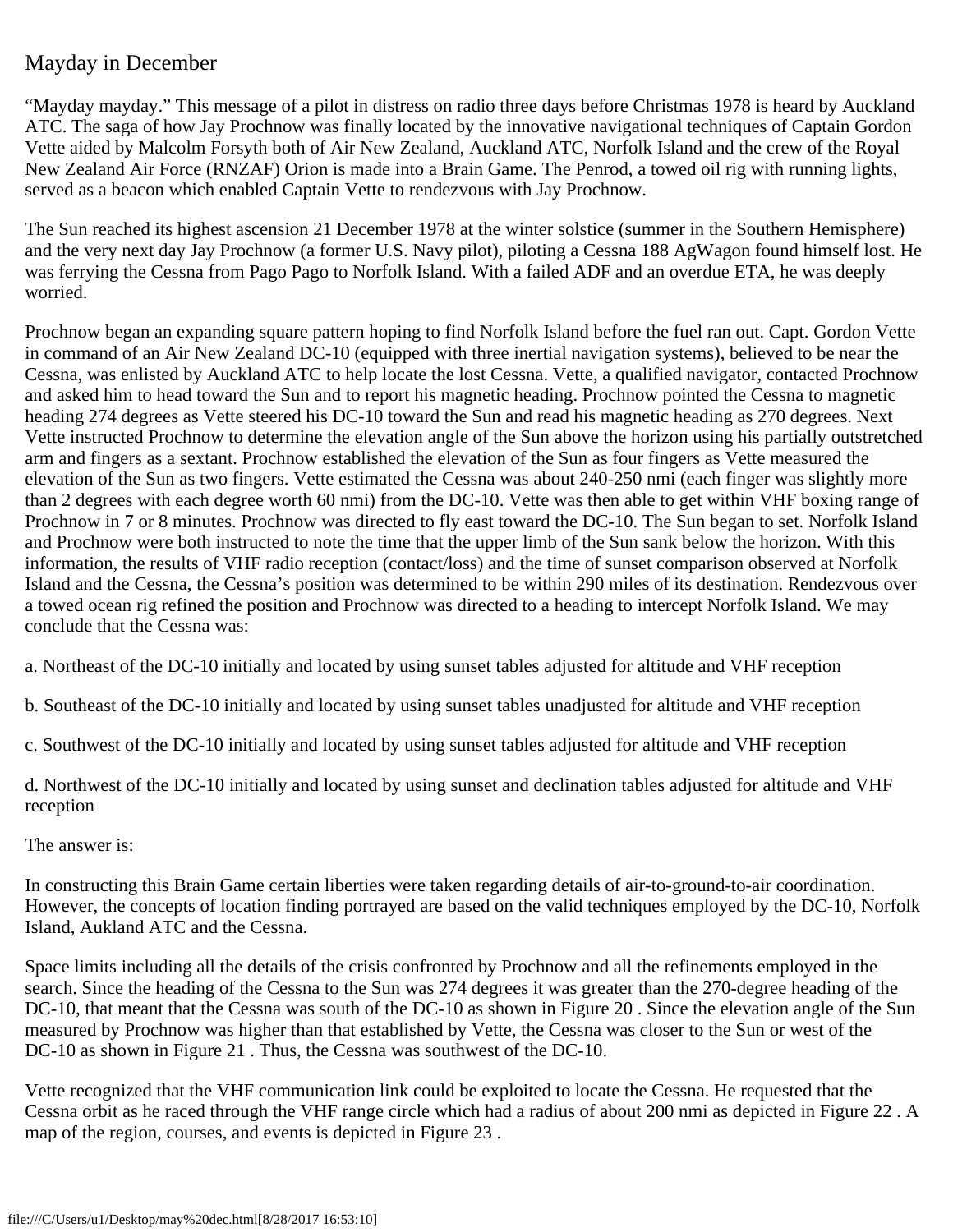Capt. Vette reasoned that if he marked the points at which he established and lost contact with the Cessna, he could find the location of the Cessna. He knew the diameter of the VHF range circle was 400 nmi He flew his DC-10 along track 1-2 as depicted in Figure 24 . He acquired VHF contact at point 1 and lost VHF contact from the Cessna at point 2 (marking the point) at which time he turned 90 degrees left and began his aural box pattern. After flying on this new leg for a reasonable period, he turned 90 degrees left for a short period followed by another 90 degree turn to the left and at point 3 he regained VHF contact with the Cessna (as he marked his map). He continued through point 4 where he lost VHF contact with the Cessna. Using the intersection of the perpendicular bisectors to the two chords flown within the VHF range circle, Capt. Vette established the center and the location of the Cessna. The Cessna, however, was not immediately found. Earlier, the DC-10 had dumped fuel to leave a trail which was not seen by Prochnow. Capt. Vette recognized that one can determine the difference of longitude between Norfolk Island and the Cessna by noting the GMT of sunset at the two locations. Norfolk's local time was 1900 for this event. The Cessna's time was reduced to sea level (as Prochnow would see sunset later owing to his altitude and his eastward displacement from Norfolk Island). The difference between the times in GMT for sunset at the two observations was 22.5 minutes which corresponds to 5.6° longitude (a degree is equal to 4 minutes in time). Norfolk's coordinates were latitude 30°S, longitude 168°E. This would place the Cessna at longitude of 173.6°E , 291 nmi east of Norfolk (5.6°x 60 nmi/deg x cos 30°). Prochnow was directed to fly northwest during this interlude as he was regarded as being southeast of Norfolk Island. A RNZAF Orion was dispatched to help find the Cessna which had been airborne for 20.5 hours and now had minimum fuel remaining. Continued plotting by the navigators showed that the Cessna was approximately at 30°S, 171°E. Prochnow soon saw a light on the water's surface. Prochnow found an oil rig under tow whose coordinates (31°S, 170° 21'E) were relayed to the DC-10 and enabled a rendezvous with the Cessna. The Cessna was less than 150 nmi from Norfolk and was given a steering direction by Vette of 294° magnetic heading to Norfolk Island. The Cessna landed safely after being airborne 23 hours and 5 minutes arriving at close to midnight 8 hours beyond its 1600 ETA. Prochnow had stretched the Cessna's twenty-two hours of fuel by 5 percent through cruise control.



Figure 20. Cessna South of the DC-10

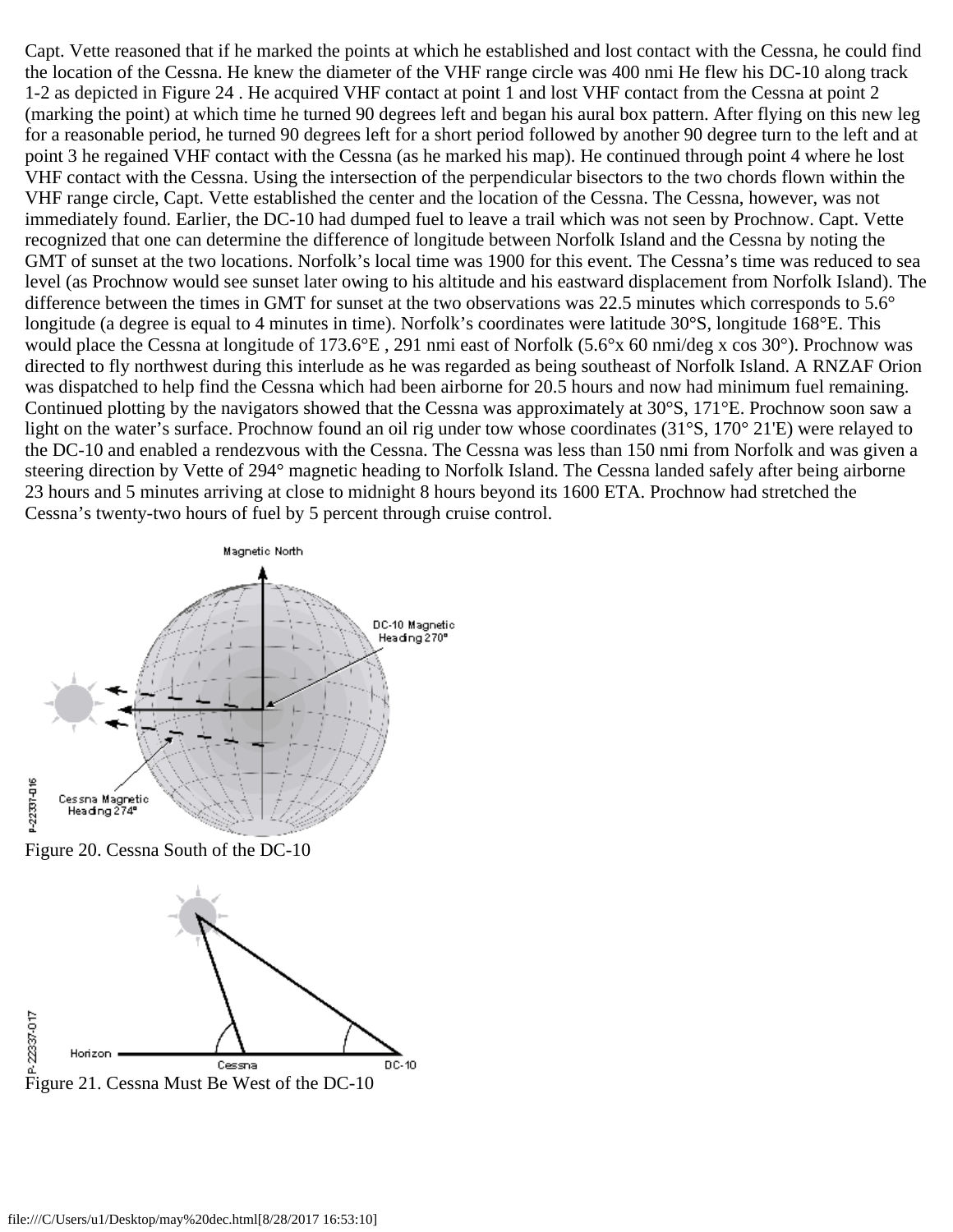



## Sources of error

Aural boxing. Depends on continuous transmission on VHF otherwise a silence can be construed as loss of contact. To be accurate the acquisition and loss of Prochnow's VHF trans-missions would have to be accurately noted. There could be timing errors in this procedure in noting these events (30 seconds error in the same direction on each end contributes to 10 nmi error at 600 knots ground speed).

Sunset observation. Accurate determination of longitude by observing time of sunset requires knowledge of latitude by observing sunset and noting the time in GMT one may determine longitude by assuming a latitude of the site.

The Local Mean Time of sunset changes 13 min/5° latitude in this region of 30°latitude. Therefore, an error of one degree latitude contributes to 2.6 minutes in time error which is 2.6 min x 1°/4 min or 0.65° of longitude uncertainty or